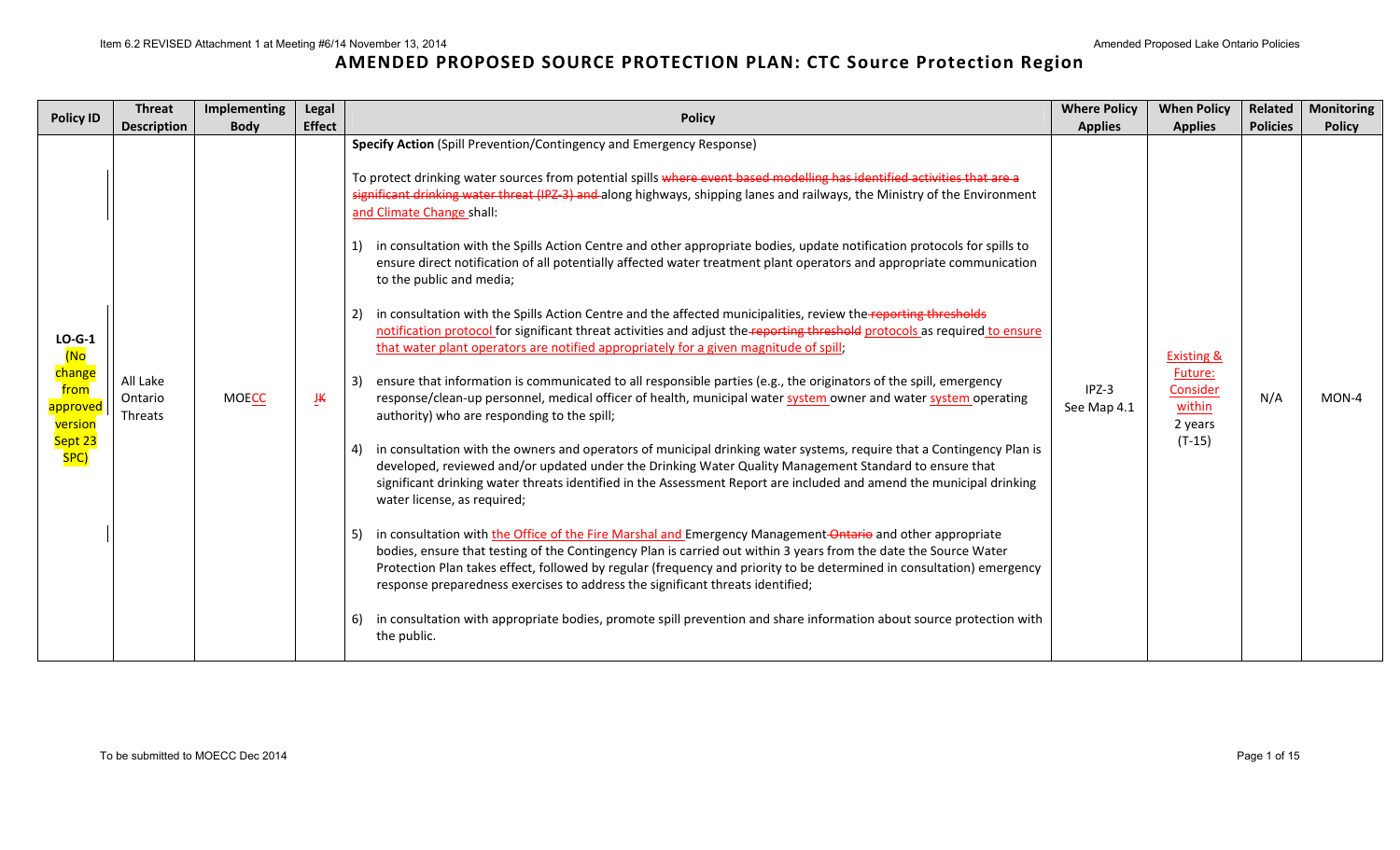| <b>Policy</b>     | Threat                                                          | Implementing | Legal                | <b>Policy</b>                                                                                                                                                                                                                                                                                                                                                                                                                                                                                                                                                                                                                                                                                                                                                                                                                                                                                                                                                                                                                                                                                                                                                                                                                                                                                                                                                | <b>Where Policy</b>    | <b>When Policy</b>              | Related         | <b>Monitoring</b> |
|-------------------|-----------------------------------------------------------------|--------------|----------------------|--------------------------------------------------------------------------------------------------------------------------------------------------------------------------------------------------------------------------------------------------------------------------------------------------------------------------------------------------------------------------------------------------------------------------------------------------------------------------------------------------------------------------------------------------------------------------------------------------------------------------------------------------------------------------------------------------------------------------------------------------------------------------------------------------------------------------------------------------------------------------------------------------------------------------------------------------------------------------------------------------------------------------------------------------------------------------------------------------------------------------------------------------------------------------------------------------------------------------------------------------------------------------------------------------------------------------------------------------------------|------------------------|---------------------------------|-----------------|-------------------|
|                   | <b>Description</b>                                              | <b>Body</b>  | <b>Effect</b>        |                                                                                                                                                                                                                                                                                                                                                                                                                                                                                                                                                                                                                                                                                                                                                                                                                                                                                                                                                                                                                                                                                                                                                                                                                                                                                                                                                              | <b>Applies</b>         | <b>Applies</b>                  | <b>Policies</b> | <b>Policy</b>     |
| <del>LO G 2</del> | <del>All Lake</del><br><del>Ontario</del><br><del>Threats</del> | <b>MOE</b>   | $\ddot{\phantom{1}}$ | Research (Lake Ontario Circulation and Water Quality Monitoring, to support the Lake Ontario Collaborative Model)<br>Where event based modelling has identified activities that are a significant drinking water threat (IPZ-3), the Ministry of the<br>Environment, in collaboration with Environment Canada should:<br>use the 3-D Hydrodynamic Circulation and Water Quality Simulation Model, or other models as appropriate, to run<br>proactive simulation of potential spills in order to be able to predict the extent and duration of contamination and to<br>help determine the parties to be notified in the event of a spill;<br>install permanent instrumentation (e.g. continuous recording current meters, with wireless telephone link to Ministry of<br>$\overline{H}$<br>the Environment Monitoring and Reporting Branch) to provide real-time monitoring of current speed, direction and<br>water chemistry for use with the 3-D Hydrodynamic Circulation Model for future forecasting of spills impact<br>assessments and assessing spill prevention strategies;<br>ensure that the real-time data are available to municipalities and conservation authorities; and<br>d)a) undertake Lake Ontario nearshore monitoring yearly; and make the data available to municipalities and conservation<br>authorities. (included in new LO-G-2) | $IPZ-3$<br>See Map 4.1 | <del>2 years</del><br>$(+ -15)$ | A/H             | <b>MON-</b>       |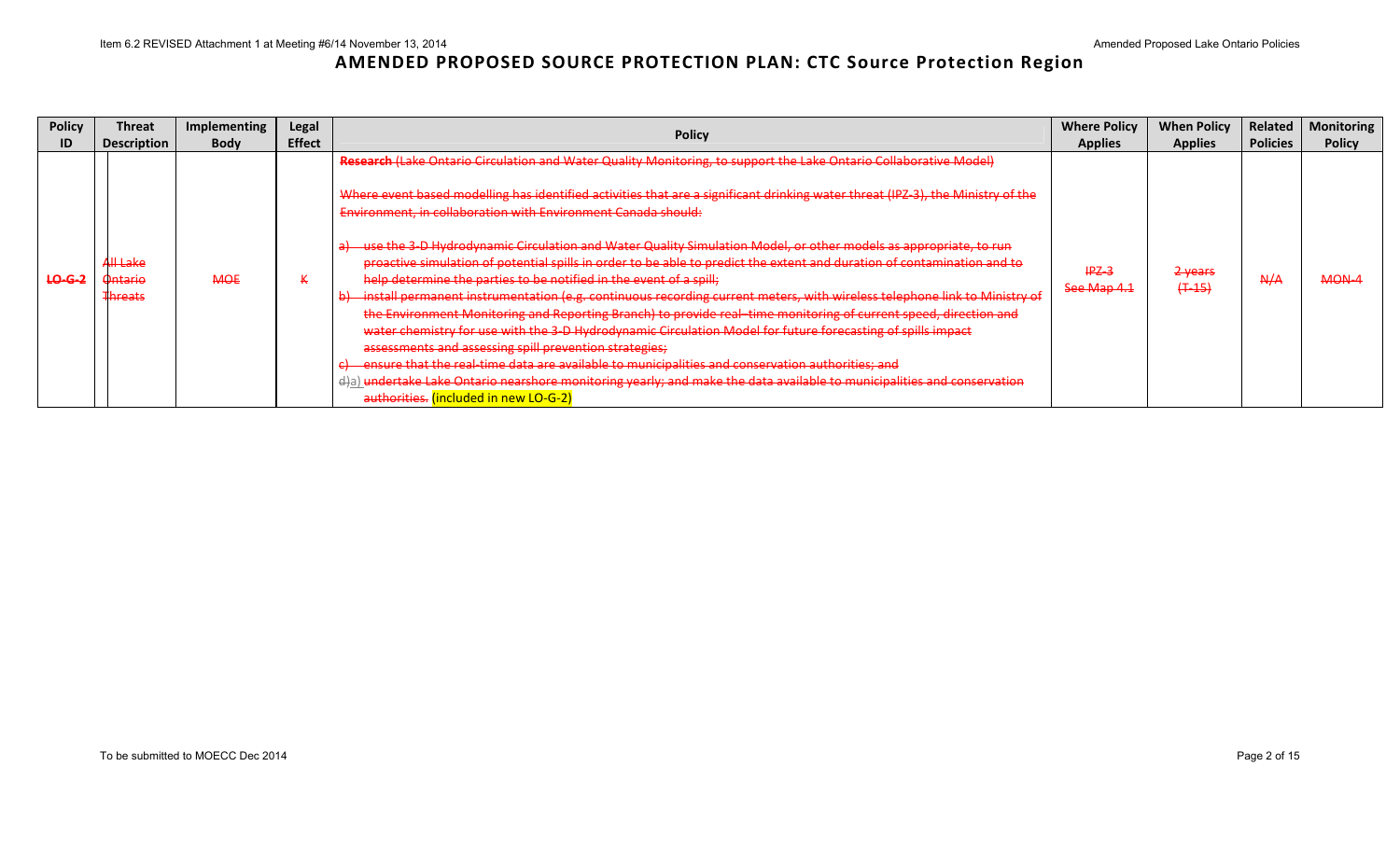| <b>Policy ID</b>                                                         | <b>Threat</b>                                | Implementing | Legal                    | <b>Policy</b>                                                                                                                                                                                                                                                                                                                                                                                                                                                                                                                                                                                                                                                                                                                                                                                                                                                                                                                                                                                                                                                                                                                                                                                                                                                                                                                                                                                                                                                                                                                                                                                                                                                                                                                                                                                                                                                                                                                                                                                                                                                                                                                                                                                                                                                                                                                                           | <b>Where Policy</b>    | <b>When Policy</b> | Related         | <b>Monitoring</b> |
|--------------------------------------------------------------------------|----------------------------------------------|--------------|--------------------------|---------------------------------------------------------------------------------------------------------------------------------------------------------------------------------------------------------------------------------------------------------------------------------------------------------------------------------------------------------------------------------------------------------------------------------------------------------------------------------------------------------------------------------------------------------------------------------------------------------------------------------------------------------------------------------------------------------------------------------------------------------------------------------------------------------------------------------------------------------------------------------------------------------------------------------------------------------------------------------------------------------------------------------------------------------------------------------------------------------------------------------------------------------------------------------------------------------------------------------------------------------------------------------------------------------------------------------------------------------------------------------------------------------------------------------------------------------------------------------------------------------------------------------------------------------------------------------------------------------------------------------------------------------------------------------------------------------------------------------------------------------------------------------------------------------------------------------------------------------------------------------------------------------------------------------------------------------------------------------------------------------------------------------------------------------------------------------------------------------------------------------------------------------------------------------------------------------------------------------------------------------------------------------------------------------------------------------------------------------|------------------------|--------------------|-----------------|-------------------|
|                                                                          | <b>Description</b>                           | <b>Body</b>  | <b>Effect</b>            |                                                                                                                                                                                                                                                                                                                                                                                                                                                                                                                                                                                                                                                                                                                                                                                                                                                                                                                                                                                                                                                                                                                                                                                                                                                                                                                                                                                                                                                                                                                                                                                                                                                                                                                                                                                                                                                                                                                                                                                                                                                                                                                                                                                                                                                                                                                                                         | <b>Applies</b>         | <b>Applies</b>     | <b>Policies</b> | <b>Policy</b>     |
| $LO-G-2$<br>combined<br>previous<br><mark>LO-G-2, -3</mark>  <br>and -4) | <b>All Lake</b><br>Ontario<br><b>Threats</b> | <b>MOECC</b> | $\underline{\mathsf{K}}$ | <b>Specify Action (Lake Ontario Collaborative Group)</b><br>The Ministry of the Environment and Climate Change should work in partnership with Environment Canada and<br>municipalities responsible for providing water from systems with intakes in the western basin of Lake Ontario to establish<br>a Lake Ontario Collaborative Group (LOCG) focused on the western basin to undertake actions to support the<br>implementation of policies to protect this source of drinking water.<br>Within one year of this plan coming into effect the LOCG should develop and approve Terms of Reference. The Terms of<br>Reference should include but not be limited to defining roles, tasks, and responsibilities of the LOCG partners with respect<br><u>to:</u><br>1) Sharing information about Lake Ontario circulation and water quality monitoring, and consider, where technically<br>feasible:<br>a) installing permanent instrumentation (e.g., continuous recording current meters, with wireless telephone link to<br>MOECC Environment Monitoring and Reporting Branch) and the LOCG members to provide real-time monitoring of<br>current speed, direction and temperature throughout the water column for use with the 3-D Hydrodynamic Circulation<br>Model for future forecasting of spills impact assessments and assessing spill prevention strategies;<br>b) ensuring that the real-time data are available to municipalities and conservation authorities; and<br>c) undertaking Lake Ontario nearshore monitoring yearly, and making the data available to municipalities and<br>conservation authorities;<br>2) Maintaining and further developing the 3-D Hydrodynamic Circulation Model or more advanced models as appropriate,<br>with particular focus to the nearshore of Lake Ontario to assess activities to determine their potential to be significant<br>drinking water threats, including:<br>a) maintaining specialized modeling expertise to undertake spills scenario modeling; and<br>b) leading the development of typical lake circulation spill base cases to provide tools for quick assessments of spills, in<br>real time, to provide early warning for emergency response and remedial action, including determining the parties to<br>be notified in the event of a spill;<br>(LO-G-2 continued on next page) | $IPZ-3$<br>See Map 4.1 | <b>See Policy</b>  | N/A             | MON-4             |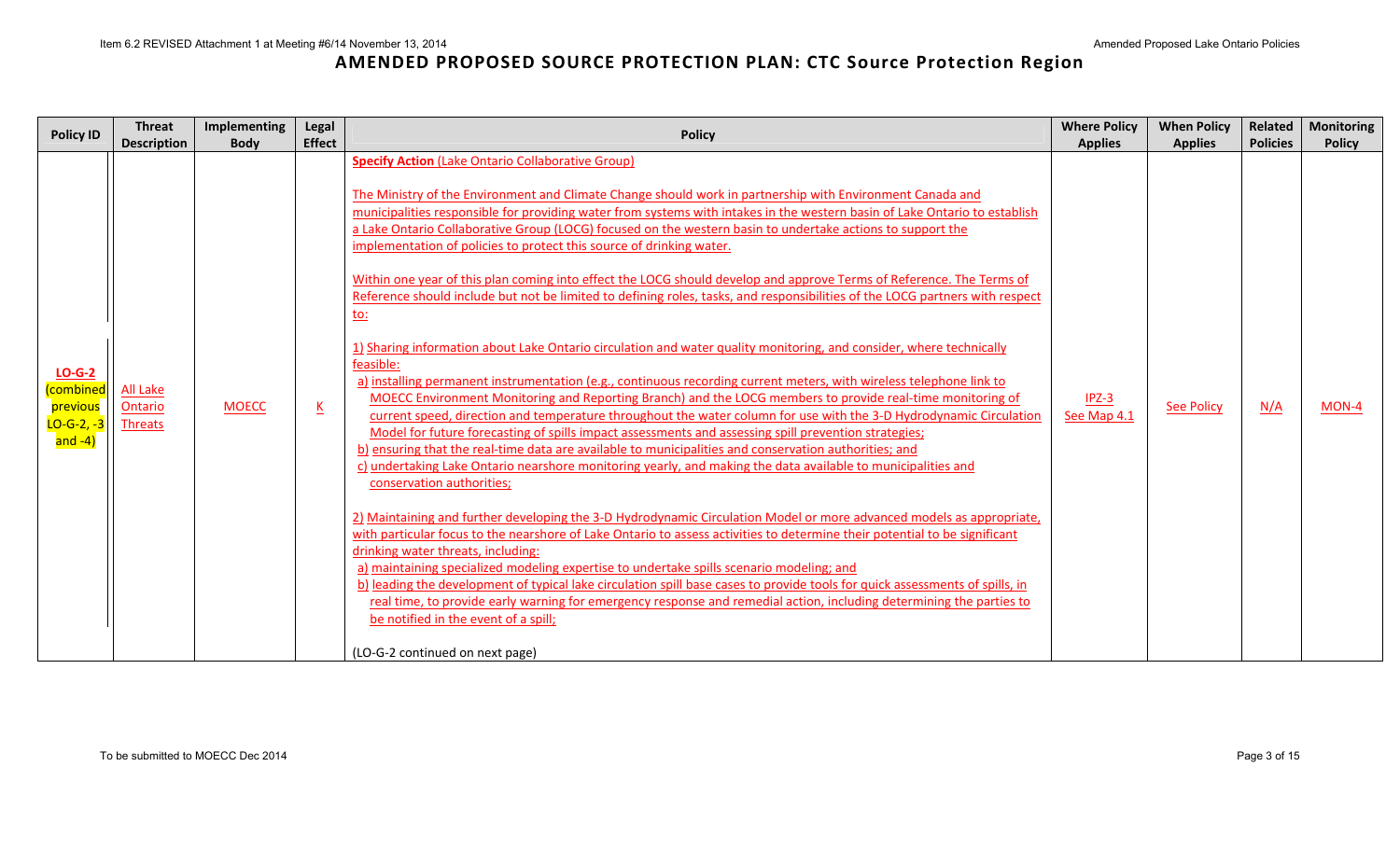| <b>Policy</b>      | Threat                                       | <b>Implementing</b>                                           | Legal         |                                                                                                                                                                                                                                                                                                                                                                                                                                                                                                                                                                                                                                                                                                                                                                                                                                                                                                                                                                                                                                                                                                                                                                                                                                                                                                                                    | <b>Where Policy</b>    | <b>When Policy</b> | Related         | <b>Monitoring</b> |
|--------------------|----------------------------------------------|---------------------------------------------------------------|---------------|------------------------------------------------------------------------------------------------------------------------------------------------------------------------------------------------------------------------------------------------------------------------------------------------------------------------------------------------------------------------------------------------------------------------------------------------------------------------------------------------------------------------------------------------------------------------------------------------------------------------------------------------------------------------------------------------------------------------------------------------------------------------------------------------------------------------------------------------------------------------------------------------------------------------------------------------------------------------------------------------------------------------------------------------------------------------------------------------------------------------------------------------------------------------------------------------------------------------------------------------------------------------------------------------------------------------------------|------------------------|--------------------|-----------------|-------------------|
|                    | <b>Description</b>                           | <b>Body</b>                                                   | <b>Effect</b> | <b>Policy</b>                                                                                                                                                                                                                                                                                                                                                                                                                                                                                                                                                                                                                                                                                                                                                                                                                                                                                                                                                                                                                                                                                                                                                                                                                                                                                                                      | <b>Applies</b>         | <b>Applies</b>     | <b>Policies</b> | <b>Policy</b>     |
| $LO-G-2$<br>Cont'd |                                              |                                                               |               | 3) Using the model as a consistent approach to assess potential drinking water threat from:<br>a) other existing activities which might be a drinking water threat to one or more municipal drinking water system; and<br>b) assessing newly proposed activities which may pose a threat to one or more municipal drinking water systems at the<br>proposal stage;<br>4) Sharing environmental monitoring data and using modeling to inform research on topics such as, but not limited to:<br>a) the effectiveness of risk management measures and spill contingency measures;<br>b) cumulative impacts of point and non-point sources of contaminants on near shore water quality; and<br>c) the effectiveness of source protection plan policies in reducing the risk related to pathogens (not limited to E. coli),<br>including identifying the pathogens and the respective densities at different times; assessing the associated risk at<br>intakes due to pathogens in non-disinfected wastewater and other known specific sources of these pathogens; and<br>undertaking quantitative microbial risk assessments, using a structured research and development design (such as<br>based on the protocols established by the US EPA) to assess the threat and adequacy of existing treatment on a<br>plant-by-plant basis. |                        |                    |                 |                   |
| $LO-G-3$           | <u>All Lake</u><br>Ontario<br><b>Threats</b> | <b>Municipalities</b><br><u>(Peel,</u><br>Toronto,<br>Durham) | E             | <b>Specify Action (Lake Ontario Collaborative Group)</b><br>The municipalities of Peel, Toronto and Durham shall participate as members of the Lake Ontario Collaborative Group<br>(LOCG) and shall undertake tasks (including funding portions) as agreed to in the Terms of Reference established by the<br>LOCG.                                                                                                                                                                                                                                                                                                                                                                                                                                                                                                                                                                                                                                                                                                                                                                                                                                                                                                                                                                                                                | $IPZ-3$<br>See Map 4.1 | <b>See Policy</b>  | N/A             | MON-1             |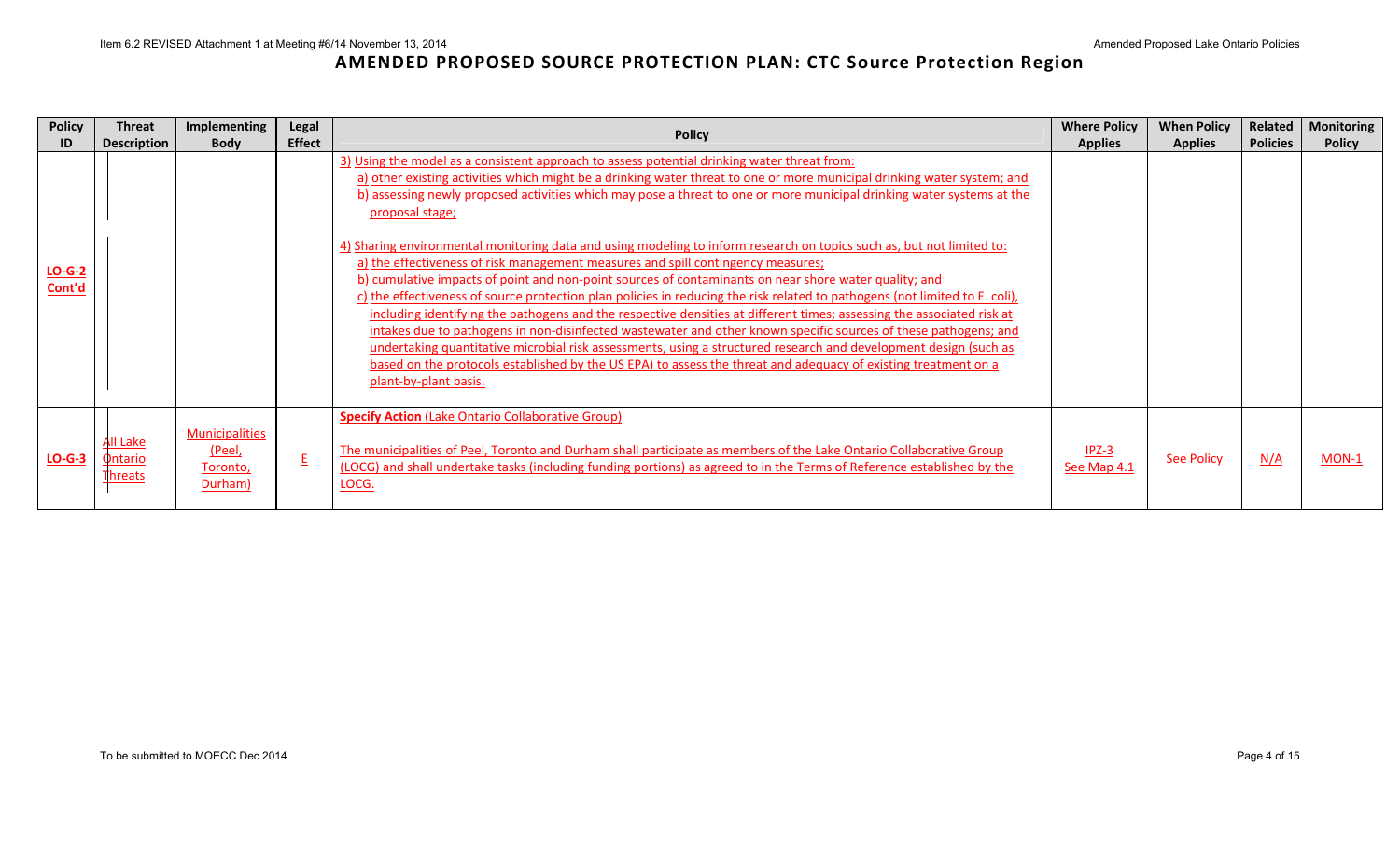| <b>Policy</b>     | <b>Threat</b>                                            | Implementing | Legal         | <b>Policy</b>                                                                                                                                                                                                                                                                                                                                                                                                                                                                                                                                                                                                                                                                                                                                                                                                                                                                                                                                                                                                             | <b>Where Policy</b>    | <b>When Policy</b>   | Related         | <b>Monitoring</b> |
|-------------------|----------------------------------------------------------|--------------|---------------|---------------------------------------------------------------------------------------------------------------------------------------------------------------------------------------------------------------------------------------------------------------------------------------------------------------------------------------------------------------------------------------------------------------------------------------------------------------------------------------------------------------------------------------------------------------------------------------------------------------------------------------------------------------------------------------------------------------------------------------------------------------------------------------------------------------------------------------------------------------------------------------------------------------------------------------------------------------------------------------------------------------------------|------------------------|----------------------|-----------------|-------------------|
| ID                | <b>Description</b>                                       | <b>Body</b>  | <b>Effect</b> |                                                                                                                                                                                                                                                                                                                                                                                                                                                                                                                                                                                                                                                                                                                                                                                                                                                                                                                                                                                                                           | <b>Applies</b>         | <b>Applies</b>       | <b>Policies</b> | <b>Policy</b>     |
| <del>LO G 3</del> |                                                          |              |               | Research (Lake Ontario 3-D Hydrodynamic Circulation and Water Quality Simulation Model)<br>Where event based modelling has identified activities that are a significant drinking water threat (IPZ-3), the Ministry of the<br>Environment should, in consultation with responsible parties:                                                                                                                                                                                                                                                                                                                                                                                                                                                                                                                                                                                                                                                                                                                               |                        |                      |                 |                   |
|                   | A <del>ll Lake</del><br><b>Ontario</b><br><b>Threats</b> | <b>MOE</b>   | $\kappa$      | maintain and further develop the 3-D Hydrodynamic Circulation Model with particular focus to the nearshore of Lake<br>a)<br>Ontario for future forecasting of activities to determine their potential to be significant drinking water threats;<br>maintain specialized modeling expertise to undertake spills scenario modeling;<br>b)<br>lead the development of typical lake circulation spill base cases to provide tools for quick assessments of spills to<br>c)<br>provide early warning impact assessment; and<br>use this model as a consistent approach for assessing potential impact from new/ proposed/ changed discharges,<br>d)<br>including spill scenario assessment and to assess actual spills. (included in new LO-G-2)                                                                                                                                                                                                                                                                               | $IPZ-3$<br>See Map 4.1 | 2 years<br>$(+ -15)$ | A/A             | MON-4             |
| <b>LO-G-4</b>     | All Lake<br>Ontario<br><b>Threats</b>                    | <b>MOE</b>   | K             | <b>Research (Undertake Additional Spill Scenario Modelling)</b><br>Where event based modelling has identified activities that are a significant drinking water threat (IPZ-3), the Ministry of the<br>Environment, in consultation with responsible parties for the significant threat activities and applicable lead Source<br>Protection Authority, should fund additional scenario modeling, to:<br>undertake additional spill scenarios to assess other potential threats (locations, spill quantities, activities,<br>a)<br>contaminants), for example, pumping station overflow; and<br>assess the effectiveness of Source Protection Plan policies relying on risk management measures and spill contingency<br>b)<br>measures to reduce the risk. (included in new LO-G-2)                                                                                                                                                                                                                                        | $IPZ-3$<br>See Map 4.1 | 2 years<br>$(+45)$   | A/A             | MON-4             |
| $LO-G-5$          | All Lake<br>Ontario<br><b>Threats</b>                    | <b>MOE</b>   | K             | <b>Research (Inspect Stream Crossings)</b><br>Where event based modelling has identified activities that are a significant drinking water threat (IPZ-3), the Ministry of the<br>Environment should, with information provided by facility owners, compile an inventory of all pipe facilities which cross<br>tributaries that drain into Lake Ontario to further understand risks associated with pipe break scenarios and to update<br>respective Assessment Reports. Inventory should be shared with the Source Protection Authority and is intended to include:<br>a) the state of the infrastructure (e.g., age, diameter, design life, quantity and type of products transported) to assess the<br>potential threats;<br>b) a map of the location of each crossing to produce a composite map;<br>e) a prioritized list of facilities to be inspected/ maintained based on potential risk to drinking water; and<br>d)a) all petroleum pipeline system failure (spill) sensing and shut down measures and policies. | $IPZ-3$<br>See Map 4.1 | 2 years<br>$(+ -15)$ | A/A             | MON-4             |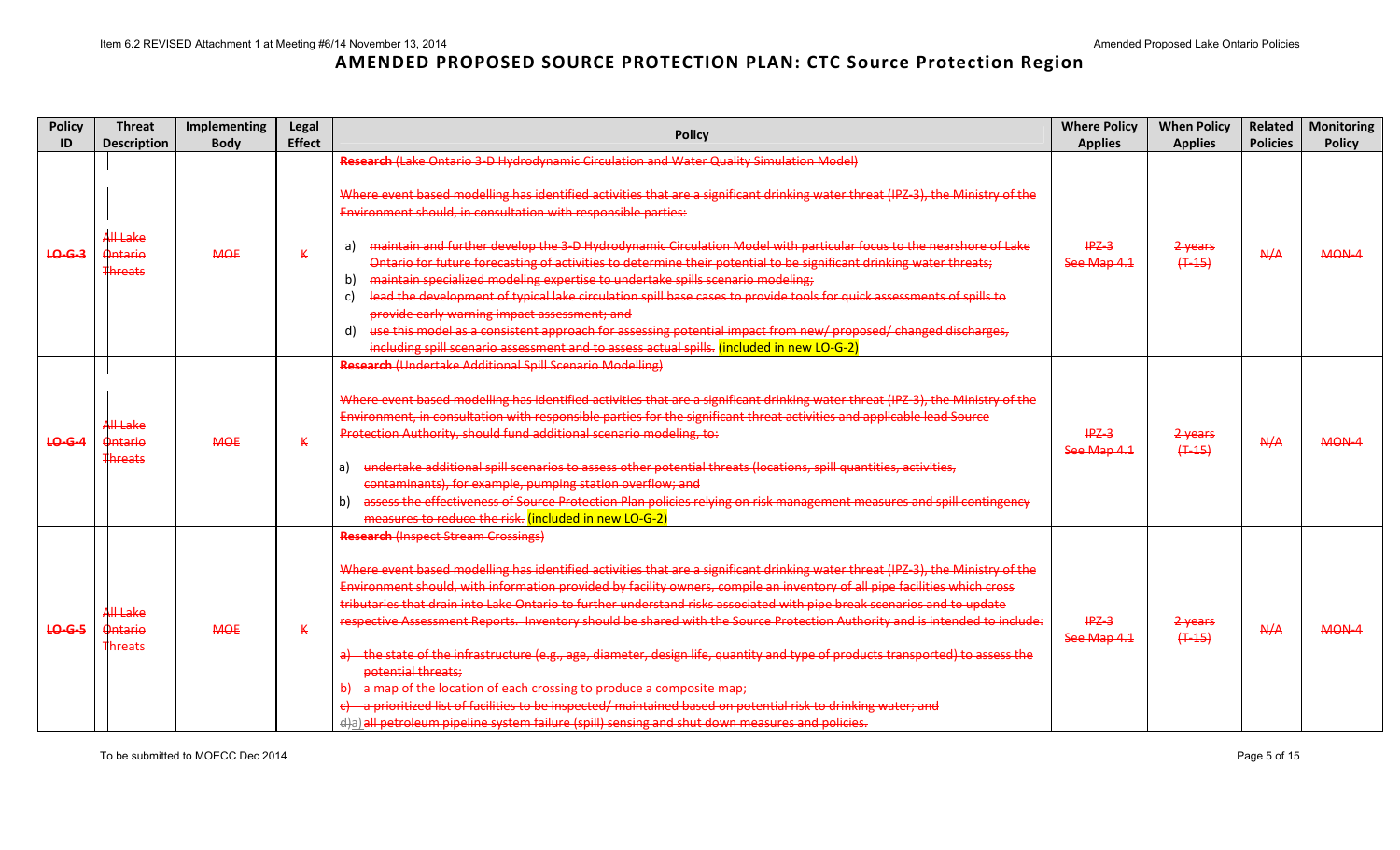| <b>Policy</b> | Threat                                                                                | <b>Implementing</b> | Legal         | <b>Policy</b>                                                                                                                                                                                                                                                                                                                                                                                                                                                                                                                                                                                                                                                                                                                                                                                                                                                                                                                                                                                                                                                                                                                                                                                                         | <b>Where Policy</b>                                                                                    | <b>When Policy</b>                                                                   | Related         | <b>Monitoring</b> |
|---------------|---------------------------------------------------------------------------------------|---------------------|---------------|-----------------------------------------------------------------------------------------------------------------------------------------------------------------------------------------------------------------------------------------------------------------------------------------------------------------------------------------------------------------------------------------------------------------------------------------------------------------------------------------------------------------------------------------------------------------------------------------------------------------------------------------------------------------------------------------------------------------------------------------------------------------------------------------------------------------------------------------------------------------------------------------------------------------------------------------------------------------------------------------------------------------------------------------------------------------------------------------------------------------------------------------------------------------------------------------------------------------------|--------------------------------------------------------------------------------------------------------|--------------------------------------------------------------------------------------|-----------------|-------------------|
| ID            | <b>Description</b>                                                                    | <b>Body</b>         | <b>Effect</b> |                                                                                                                                                                                                                                                                                                                                                                                                                                                                                                                                                                                                                                                                                                                                                                                                                                                                                                                                                                                                                                                                                                                                                                                                                       | <b>Applies</b>                                                                                         | <b>Applies</b>                                                                       | <b>Policies</b> | <b>Policy</b>     |
| $LO-G-4$      | Significant/<br>Moderate/<br>Llow<br><b>Threats</b><br>All Lake<br>Ontario<br>Threats | <b>MOECC</b>        |               | <b>Education and Outreach</b><br>Where event based modelling has identified activities that are significant drinking water threats (IPZ-3) or where the Tables<br>of Drinking Water Threats (Ontario Regulation 287/07 under the Clean Water Act, 2006) identifies moderate or low drinking<br>water threats (IPZ-2, IPZ-1), Tthe Ministry of the Environment and Climate Change is requested to establish an outreach<br>program to discuss the findings and policies arising from the source water protection program with the National Energy<br>Board, Ontario Energy Board, Environment Canada, Health Canada, New York State and US government agencies in order to:<br>encourage collaboration on protecting our shared drinking water sources; and<br>b) assess emerging threats to drinking water (e.g. discharge of fracking waste water through sewage treatment plants,<br>elimate change, etc.); (included in new LO-G-2)<br>$\epsilon$ b) raise profile of the importance of Lake Ontario as a source of drinking water for Ontario.<br>d)c) assess the threats to the near shore water quality from the cumulative impacts of point and non-point sources of<br>contaminants. (included in new LO-G-2) | $IPZ-3$<br>See Map 4.1<br>$IPZ-1, 2$<br>See Chapter 5<br>of the<br>respective<br>Assessment<br>Reports | <b>Existing &amp;</b><br><b>Future:</b><br>Consider<br>within<br>2 years<br>$(T-15)$ | N/A             | $MON-4$           |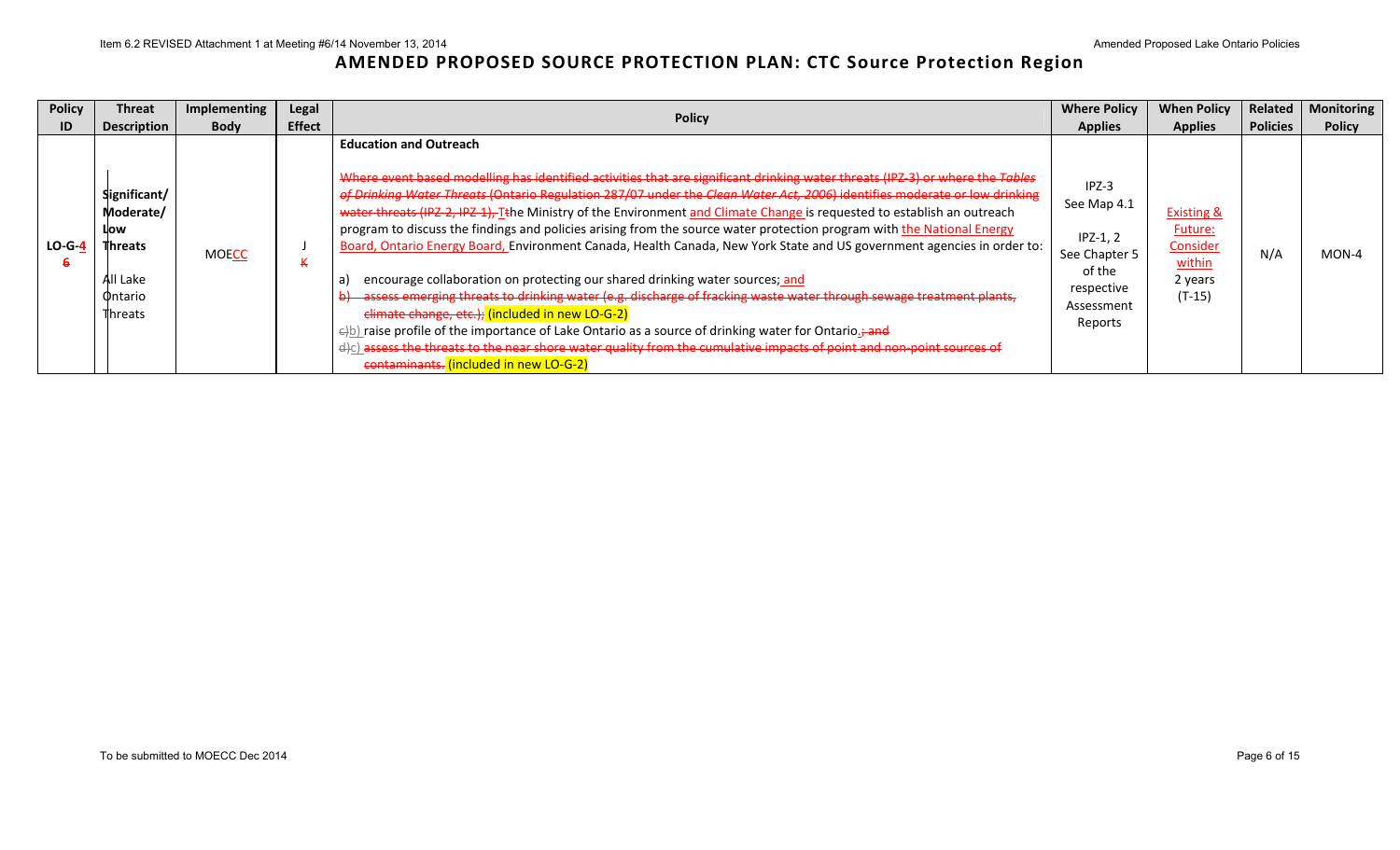| <b>Policy ID</b> | <b>Threat</b>                   | Implementing | Legal         | <b>Policy</b>                                                                                                                                                                                                                                                                                                                                                                                                                                                                                                                                                                                                                                                                                                                                                                                                                                                                                                                                                                                                                                                                                                                                                                                                                                                                                                                                                                                                                                                                                                                                                                                                                                                                                                                                                                                                                                                                                                                                                                                                                                                                                                                                                                                                                                                                                                                                                                                                                                                                                                                                                                                                                                                                                                                                                                                                                                                                                                                                                 | <b>Where Policy</b>    | <b>When Policy</b>                                                            | Related         | <b>Monitoring</b> |
|------------------|---------------------------------|--------------|---------------|---------------------------------------------------------------------------------------------------------------------------------------------------------------------------------------------------------------------------------------------------------------------------------------------------------------------------------------------------------------------------------------------------------------------------------------------------------------------------------------------------------------------------------------------------------------------------------------------------------------------------------------------------------------------------------------------------------------------------------------------------------------------------------------------------------------------------------------------------------------------------------------------------------------------------------------------------------------------------------------------------------------------------------------------------------------------------------------------------------------------------------------------------------------------------------------------------------------------------------------------------------------------------------------------------------------------------------------------------------------------------------------------------------------------------------------------------------------------------------------------------------------------------------------------------------------------------------------------------------------------------------------------------------------------------------------------------------------------------------------------------------------------------------------------------------------------------------------------------------------------------------------------------------------------------------------------------------------------------------------------------------------------------------------------------------------------------------------------------------------------------------------------------------------------------------------------------------------------------------------------------------------------------------------------------------------------------------------------------------------------------------------------------------------------------------------------------------------------------------------------------------------------------------------------------------------------------------------------------------------------------------------------------------------------------------------------------------------------------------------------------------------------------------------------------------------------------------------------------------------------------------------------------------------------------------------------------------------|------------------------|-------------------------------------------------------------------------------|-----------------|-------------------|
|                  | <b>Description</b>              | <b>Body</b>  | <b>Effect</b> |                                                                                                                                                                                                                                                                                                                                                                                                                                                                                                                                                                                                                                                                                                                                                                                                                                                                                                                                                                                                                                                                                                                                                                                                                                                                                                                                                                                                                                                                                                                                                                                                                                                                                                                                                                                                                                                                                                                                                                                                                                                                                                                                                                                                                                                                                                                                                                                                                                                                                                                                                                                                                                                                                                                                                                                                                                                                                                                                                               | <b>Applies</b>         | <b>Applies</b>                                                                | <b>Policies</b> | <b>Policy</b>     |
| LO-NGS-1         | Spill of<br>Tritium<br>From NGS | <b>MOECC</b> | К             | <b>Specify Action</b> (Risk Mitigation/Reduction Plans)<br>Where event based modelling has shown that a spill from a nuclear generating station would cause the storage and/or use<br>of tritium contaminated heavy water to be a significant drinking water threat (IPZ-3), the Ministry of the Environment and<br>Climate Change should, in consultation with the appropriate authorities:<br>a) update spill notification protocols jointly with Spills Action Centre to ensure direct notification to all potentially affected<br>water treatment plant operators and appropriate communication to the public and media;<br>b) review the reporting thresholds jointly with affected municipalities, including consideration to lowering of the spill<br>notification threshold to municipalities for significant threat activities and adjust the reporting threshold as required;<br>ensure that information is communicated to all responsible parties (e.g., the originators of the spill, emergency<br>response/clean-up personnel, medical officer of health, municipal water owner and water operating authority) who are<br>responding to the spill;<br>d) investigate and evaluate existing Risk Mitigation Plan/Risk Reduction Plan/Risk Contingency Plans make modifications<br>where necessary with priority on reducing the likelihood of spills (such as potential additional design and operational<br>best management practices and operational procedures), which would impair drinking water sources; and<br>e) work with the Office of the Fire Marshal and Emergency Management-Ontario to ensure that testing of the Risk<br>Mitigation/Risk Reduction/Risk Contingency Plan is carried out within 3 years of the Source Water Protection Plan<br>coming into effect, followed by regular (frequency and priority to be determined in consultation) emergency response<br>preparedness exercises to address the significant threats identified.;<br>f) use the 3-D Hydrodynamic Circulation and Water Quality Simulation Model, or other models as appropriate, to run<br>proactive simulation of potential spills in order to be able to predict the extent and duration of contamination and to<br>help determine the parties to be notified in the event of a spill; (included in new LO-G-2)<br>g) install permanent instrumentation (e.g. continuous recording current meters, with wireless telephone link to Ministry of<br>the Environment Monitoring and Reporting Branch) to provide real-time monitoring of current speed and direction for<br>use with the 3-D Hydrodynamic Circulation Model or other models as appropriate, for future forecasting of spills impact<br>assessments and assessing spill prevention strategies; and included in new LO-G-2)<br>ensure that the real-time lake current speed and direction data are available to municipalities and conservation<br>authorities. (included in new LO-G-2) | $IPZ-3$<br>See Map 4.1 | <b>Existing &amp;</b><br>Future:<br>Consider<br>within<br>2 years<br>$(T-15)$ | N/A             | MON-4             |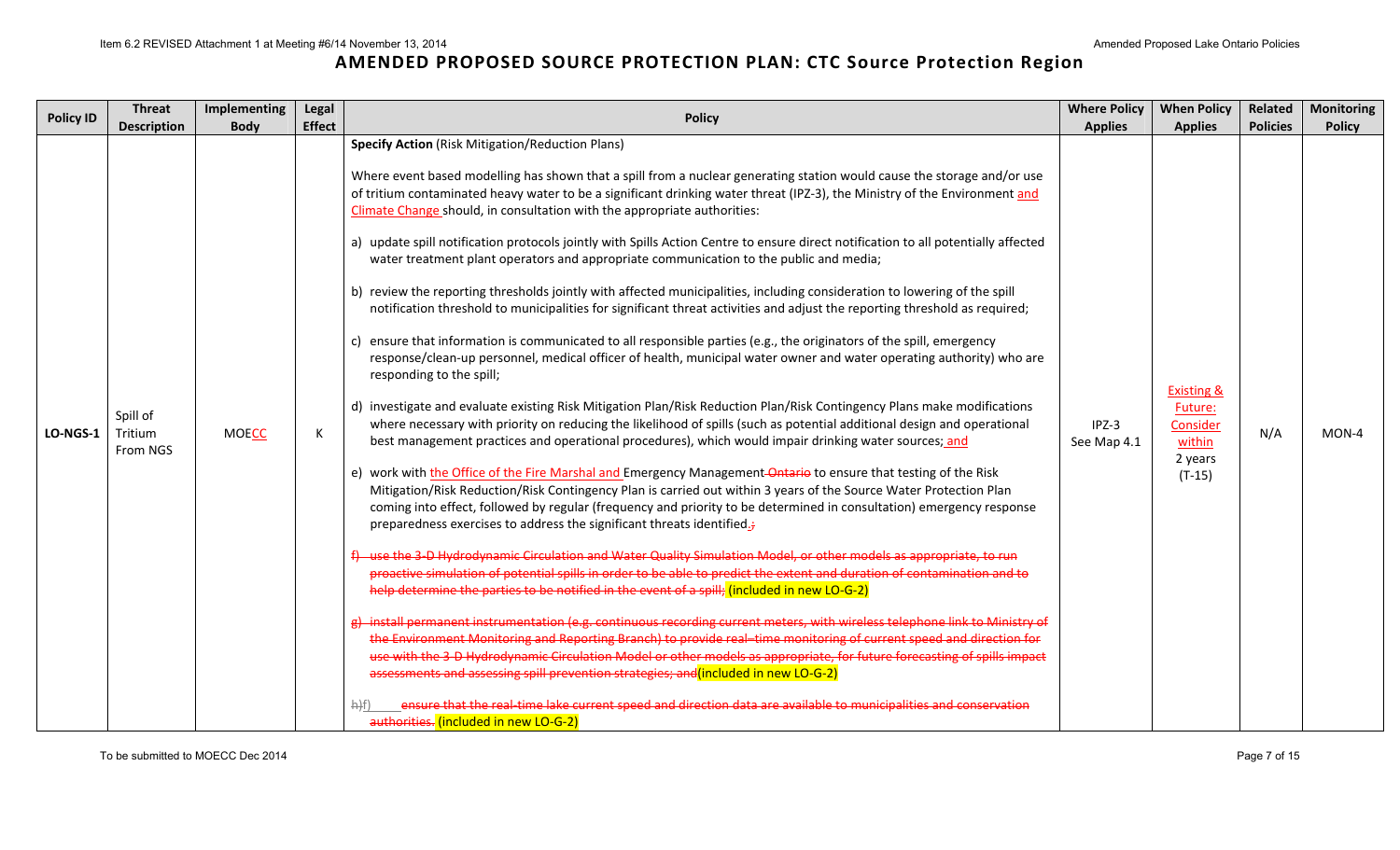| <b>Policy ID</b> | <b>Threat</b><br><b>Description</b>                                                                                                                  | Implementing<br><b>Body</b> | Legal<br><b>Effect</b> | <b>Policy</b>                                                                                                                                                                                                                                                                                                                                                                                                                                                                                                                                                                                                                                                                                                                                                                                                                                                                                                                                                                                                                                                                                                                                                                                                                                                                                                                                                                                                                                                                                                                                                                                                                                                                                                                                                                                                                                                                                                                                                                                                                                                                                                                                                                                                                                                                                                                                                                                                                                                                                                                                                                                                                                                                                                                                                                                                                                                                                                                                                                                                                                     | <b>Where Policy</b><br><b>Applies</b> | <b>When Policy</b><br><b>Applies</b>                                 | Related<br><b>Policies</b> | <b>Monitoring</b><br><b>Policy</b> |
|------------------|------------------------------------------------------------------------------------------------------------------------------------------------------|-----------------------------|------------------------|---------------------------------------------------------------------------------------------------------------------------------------------------------------------------------------------------------------------------------------------------------------------------------------------------------------------------------------------------------------------------------------------------------------------------------------------------------------------------------------------------------------------------------------------------------------------------------------------------------------------------------------------------------------------------------------------------------------------------------------------------------------------------------------------------------------------------------------------------------------------------------------------------------------------------------------------------------------------------------------------------------------------------------------------------------------------------------------------------------------------------------------------------------------------------------------------------------------------------------------------------------------------------------------------------------------------------------------------------------------------------------------------------------------------------------------------------------------------------------------------------------------------------------------------------------------------------------------------------------------------------------------------------------------------------------------------------------------------------------------------------------------------------------------------------------------------------------------------------------------------------------------------------------------------------------------------------------------------------------------------------------------------------------------------------------------------------------------------------------------------------------------------------------------------------------------------------------------------------------------------------------------------------------------------------------------------------------------------------------------------------------------------------------------------------------------------------------------------------------------------------------------------------------------------------------------------------------------------------------------------------------------------------------------------------------------------------------------------------------------------------------------------------------------------------------------------------------------------------------------------------------------------------------------------------------------------------------------------------------------------------------------------------------------------------|---------------------------------------|----------------------------------------------------------------------|----------------------------|------------------------------------|
| LO-SEW-1         | The<br>establishment,<br>operation or<br>maintenance<br>of a system<br>that collects,<br>stores,<br>transmits,<br>treats or<br>disposes of<br>sewage | <b>MOECC</b>                | $\mathsf C$            | Prescribed Instrument (Review and Enhancement of Spill Prevention and Contingency Plans)<br>Where event based modelling has shown that a disinfection interruption at a waste water treatment plant would cause a<br>sewage treatment plant by-pass discharge to surface water or sewage treatment plant effluent to be a significant drinking<br>water threat (IPZ-3), the Ministry of the Environment and Climate Change should:<br>a) review and amend Environmental Compliance Approvals to ensure they contain terms and conditions that ensure that<br>the threats cease to be significant. Terms and conditions shall include a spill prevention and contingency plan. $7$<br>Ceonsideration should also be given to the need for a year-round disinfection system and sufficient redundancy in the<br>disinfection system to minimize the length of time that the disinfection system would not be working;<br>b) update spill notification protocols jointly with Spills Action Centre to ensure direct notification to all potentially<br>affected water treatment plant operators and appropriate communication to the public and media;<br>c) review the notification protocols reporting thresholds for significant threat activities and adjust the reporting protocols<br>threshold-as required to ensure the water plant operators are notified appropriately for a given magnitude of spill;<br>d) ensure that information is communicated to all responsible parties (e.g., the originators of the spill, emergency<br>response/clean-up personnel, medical officer of health, municipal water owner and water operating authority) who<br>are responding to the spill; and<br>e) work with the Office of the Fire Marshal and Emergency Management-Ontario to ensure that testing of the<br>Contingency Plan is carried out within 3 years of the Source Water Protection Plan coming into effect, followed by<br>regular (frequency and priority to be determined in consultation) emergency response preparedness exercises to<br>address the significant threats identified.;<br>f) use the 3-D Hydrodynamic Circulation and Water Quality Simulation Model, or other models as appropriate, to run<br>proactive simulation of potential spills in order to be able to predict the extent and duration of contamination and to<br>help determine the parties to be notified in the event of a spill; (included in new LO-G-2)<br>install permanent instrumentation (e.g., continuous recording current meters, with wireless telephone link to<br>f(x)<br>Ministry of the Environment Monitoring and Reporting Branch) to provide real-time monitoring of current speed,<br>direction and water chemistry for use with the 3-D Hydrodynamic Circulation Model for future forecasting of spills<br>impact assessments and assessing spill prevention strategies; and (included in new LO-G-2)<br>ensure that the real-time data are available to municipalities and conservation authorities. (included in new LO-G-2)<br>Hg | $IPZ-3$<br>See Map 4.1                | Existing:<br>3 years<br>$(T-1)$<br>Future:<br>Immediately<br>$(T-3)$ | <b>GEN-35</b>              | $MON-4$                            |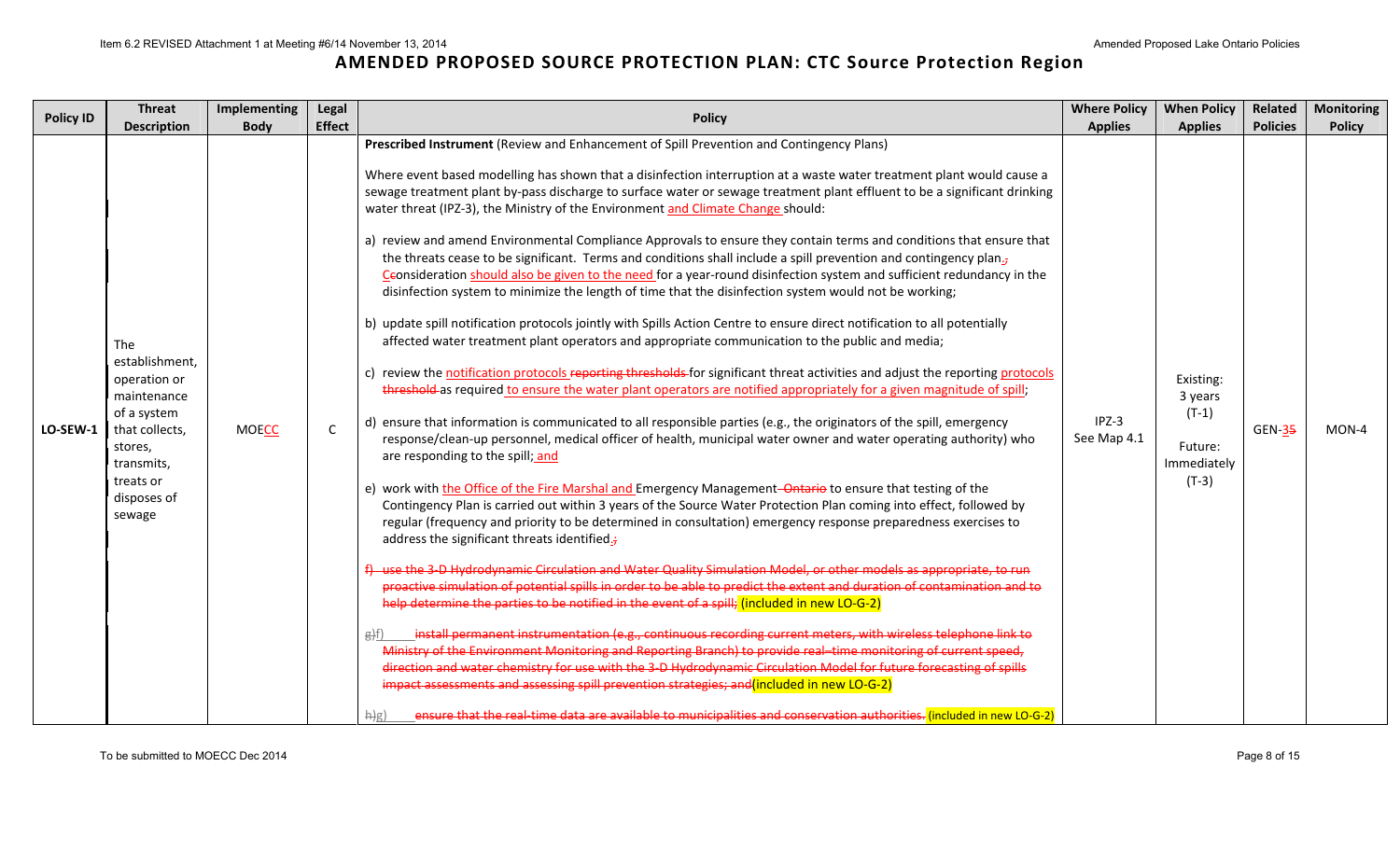| <b>Policy ID</b> | <b>Threat</b><br><b>Description</b>           | Implementing<br><b>Body</b> | Legal<br><b>Effect</b> | <b>Policy</b>                                                                                                                                                                                                                                                                                                                                                                                                                                                                                                                                                                                                                                                                                                                                                                                                                                                                                                                                                                                                                                                                                                                                                                                                                                                                                                                                                                                                                                                                                                                                                                                                                                                                                                                                                                                                                                                                                                                                                                                                                                                                                                                                                                                                                                                                                                                                                                                                                                                                                                                                                                                                                                                                                                                                                                                                                                                                                                                                                                                                             | <b>Where Policy</b><br><b>Applies</b> | <b>When Policy</b><br><b>Applies</b>                                 | Related<br><b>Policies</b> | <b>Monitoring</b><br><b>Policy</b> |
|------------------|-----------------------------------------------|-----------------------------|------------------------|---------------------------------------------------------------------------------------------------------------------------------------------------------------------------------------------------------------------------------------------------------------------------------------------------------------------------------------------------------------------------------------------------------------------------------------------------------------------------------------------------------------------------------------------------------------------------------------------------------------------------------------------------------------------------------------------------------------------------------------------------------------------------------------------------------------------------------------------------------------------------------------------------------------------------------------------------------------------------------------------------------------------------------------------------------------------------------------------------------------------------------------------------------------------------------------------------------------------------------------------------------------------------------------------------------------------------------------------------------------------------------------------------------------------------------------------------------------------------------------------------------------------------------------------------------------------------------------------------------------------------------------------------------------------------------------------------------------------------------------------------------------------------------------------------------------------------------------------------------------------------------------------------------------------------------------------------------------------------------------------------------------------------------------------------------------------------------------------------------------------------------------------------------------------------------------------------------------------------------------------------------------------------------------------------------------------------------------------------------------------------------------------------------------------------------------------------------------------------------------------------------------------------------------------------------------------------------------------------------------------------------------------------------------------------------------------------------------------------------------------------------------------------------------------------------------------------------------------------------------------------------------------------------------------------------------------------------------------------------------------------------------------------|---------------------------------------|----------------------------------------------------------------------|----------------------------|------------------------------------|
| LO-SEW-2         | <b>Sanitary Trunk</b><br>Sewer Spill<br>(STS) | <b>MOECC</b>                | C                      | Prescribed Instrument (Spill Prevention and Contingency Plan)<br>Where event based modelling has shown that a spill from a sanitary trunk sewer would be a significant drinking water<br>threat (IPZ-3), the Ministry of the Environment and Climate Change shallshould:<br>a) review and amend Environmental Compliance Approvals to ensure that the threat ceases to be significant. Terms and<br>conditions should include a spill prevention and contingency plan incorporating a requirement for assessment of<br>erosion and flooding risks in tributaries which could jeopardize the integrity of the sanitary sewer systems identified as<br>a significant threat. Re-inspections shall also be required with the frequency commensurate with the level of risk<br>identified during the initial inspection;<br>b) update spill notification protocols jointly with Spills Action Centre to ensure direct notification to all potentially<br>affected water treatment plant operators and appropriate communication to the public and media;<br>c) review the notification protocolsreporting thresholds for significant threat activities and adjust the reporting threshold<br>protocol as required to ensure that water plant operators are notified appropriately for a given magnitude of spill;<br>d) ensure that information is communicated to all responsible parties (e.g., the originators of the spill, emergency<br>response/clean-up personnel, medical officer of health, municipal water owner and water operating authority) who<br>are responding to the spill;<br>e) work with the Office of the Fire Marshal Emergency Management–Ontario to ensure that testing of the Contingency<br>Plan is carried out within 3 years of the Source Water Protection Plan coming into effect, followed by regular<br>(frequency and priority to be determined in consultation) emergency response preparedness exercises to address the<br>significant threats identified; and<br>f) direct the responsible municipality to undertake a review and report on the depth of ground cover over the pipeline at<br>each crossing including an assessment of erosion, flood risk and the integrity of their infrastructure. MOECC shall<br>consider this information in determining the risk mitigation measures required to ensure that the drinking water<br>threat ceases to be or does not become significant. The inspection report should be shared with the Source<br>Protection Authority. (text added from previous LO-G-5)<br>use the 3-D Hydrodynamic Circulation and Water Quality Simulation Model, or other models as appropriate, to run<br>proactive simulation of potential spills in order to be able to predict the extent and duration of contamination and to<br>help determine the parties to be notified in the event of a spill; (included in new LO-G-2)<br>g) install permanent instrumentation (e.g., continuous recording current meters, with wireless telephone link to Ministry | $IPZ-3$<br>See Map 4.1                | Existing:<br>3 years<br>$(T-1)$<br>Future:<br>Immediately<br>$(T-3)$ | <b>GEN-35</b>              | MON-4                              |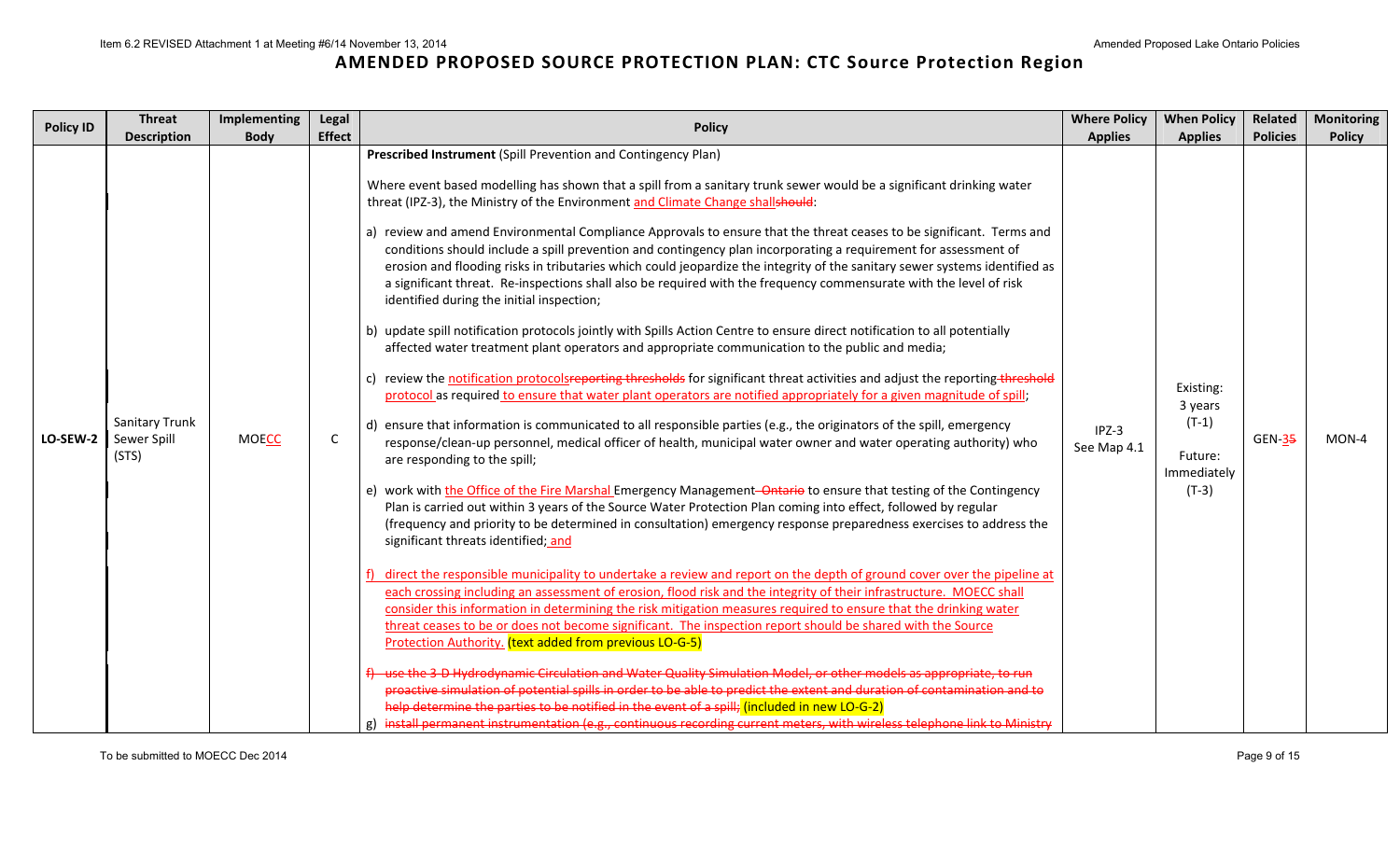| <b>Policy ID</b> | <b>Threat</b>      | Implementing | Legal         | <b>Policy</b>                                                                                                                                                                                                              | Where Policy   When Policy   Related   Monitoring |                |                 |               |
|------------------|--------------------|--------------|---------------|----------------------------------------------------------------------------------------------------------------------------------------------------------------------------------------------------------------------------|---------------------------------------------------|----------------|-----------------|---------------|
|                  | <b>Description</b> | <b>Body</b>  | <b>Effect</b> |                                                                                                                                                                                                                            | <b>Applies</b>                                    | <b>Applies</b> | <b>Policies</b> | <b>Policy</b> |
|                  |                    |              |               | of the Environment Monitoring and Reporting Branch) to provide real-time monitoring of current speed, direction and                                                                                                        |                                                   |                |                 |               |
|                  |                    |              |               | water chamistry for use with the 3-D Hydrodynamic Circulation Model for future forecasting of spills impact<br>water chemistry for use with the 3-D hydrodynamic circulation iwouch for future forecasting or spins impact |                                                   |                |                 |               |
|                  |                    |              |               | assessments and assessing spill prevention strategies; and (included in new LO-G-2)                                                                                                                                        |                                                   |                |                 |               |
|                  |                    |              |               | h) ensure that the real-time data are available to municipalities and conservation authorities. (included in new LO-G-2)                                                                                                   |                                                   |                |                 |               |

| <b>Policy ID</b>                                                            | <b>Threat</b><br><b>Description</b>                                                      | Implementing<br><b>Body</b>               | Legal<br><b>Effect</b> | <b>Policy</b>                                                                                                                                                                                                                                                                                                                                                                                                                                                                                                                                                                                                                                                                                                                                                                                                                                                                                                                                                                                                                                                                                                                                                                                 | <b>Where Policy</b><br><b>Applies</b>                                                                         | <b>When Policy</b><br><b>Applies</b> | Related<br><b>Policies</b> | Monitoring<br><b>Policy</b> |
|-----------------------------------------------------------------------------|------------------------------------------------------------------------------------------|-------------------------------------------|------------------------|-----------------------------------------------------------------------------------------------------------------------------------------------------------------------------------------------------------------------------------------------------------------------------------------------------------------------------------------------------------------------------------------------------------------------------------------------------------------------------------------------------------------------------------------------------------------------------------------------------------------------------------------------------------------------------------------------------------------------------------------------------------------------------------------------------------------------------------------------------------------------------------------------------------------------------------------------------------------------------------------------------------------------------------------------------------------------------------------------------------------------------------------------------------------------------------------------|---------------------------------------------------------------------------------------------------------------|--------------------------------------|----------------------------|-----------------------------|
| LO-SEW-3<br><b>SPC to</b><br>determine<br>whether to<br>retain or<br>delete | Moderate/<br><b>Low Threats</b><br>All Threats<br>that are Linked<br>to Storm<br>Sewers  | <b>MOECC</b>                              |                        | <b>Specify Action (Storm Sewers)</b><br>Where a spill from a facility could reach an off-site storm sewer such that it would be a moderate or low drinking water<br>threat as identified in the Tables of Drinking Water Threats (Ontario Regulation 287/07 under the Clean Water Act, 2006<br>in IPZ-2, IPZ-1), the Ministry of the Environment and Climate Change should enact the necessary legislation/regulation to<br>require such facility owners to be subject to provincial approvals for spill prevention/mitigation plans.                                                                                                                                                                                                                                                                                                                                                                                                                                                                                                                                                                                                                                                         | $IPZ-1, 2$<br>See Chapter 5<br>of the<br>respective<br>Assessment<br>Reports                                  | 2 years<br>$(T-15)$                  | N/A                        | $MON-4$                     |
| LO-SEW-4                                                                    | Significant/<br>Moderate/<br><b>Low Threats</b><br><b>All Pathogen</b><br><b>Threats</b> | <b>MOE</b><br>Health<br><del>Canada</del> | $\mathbf k$            | <b>Specify Action (Development of Pathogen Risk Assessment)</b><br>Where event based modelling has identified activities that are significant pathogen drinking water threats (IPZ-3) or<br>where the Tables of Drinking Water Threats (Ontario Regulation 287/07 under the Clean Water Act, 2006) identifies<br>moderate or low pathogen drinking water threats (IPZ-2, IPZ-1), the Ministry of the Environment and Health Canada<br>should provide technical and financial support to the Lake Ontario Collaborative member municipalities to undertake the<br>development of a pathogen (not limited to E. coli) risk assessment, including:<br>a) identifying the pathogens and the respective densities at different times;<br>b) assessing the associated risk at intakes due to pathogens in non-disinfected wastewater and other known specific<br>sources of these pathogens; and<br>c) undertaking quantitative microbial risk assessments, using a structured research and development design (such as<br>based on the protocols established by the US EPA) to assess the threat and adequacy of existing treatment on a<br>plant-by-plant basis. (included as part of new LO-G-2) | $IPZ-3$<br>See Map 4.1<br>$HPZ-1, 2$<br>See Chapter 5<br>of the<br>respective<br>Assessment<br><b>Reports</b> | 2 years<br>$(+45)$                   | N/A                        | MON-4                       |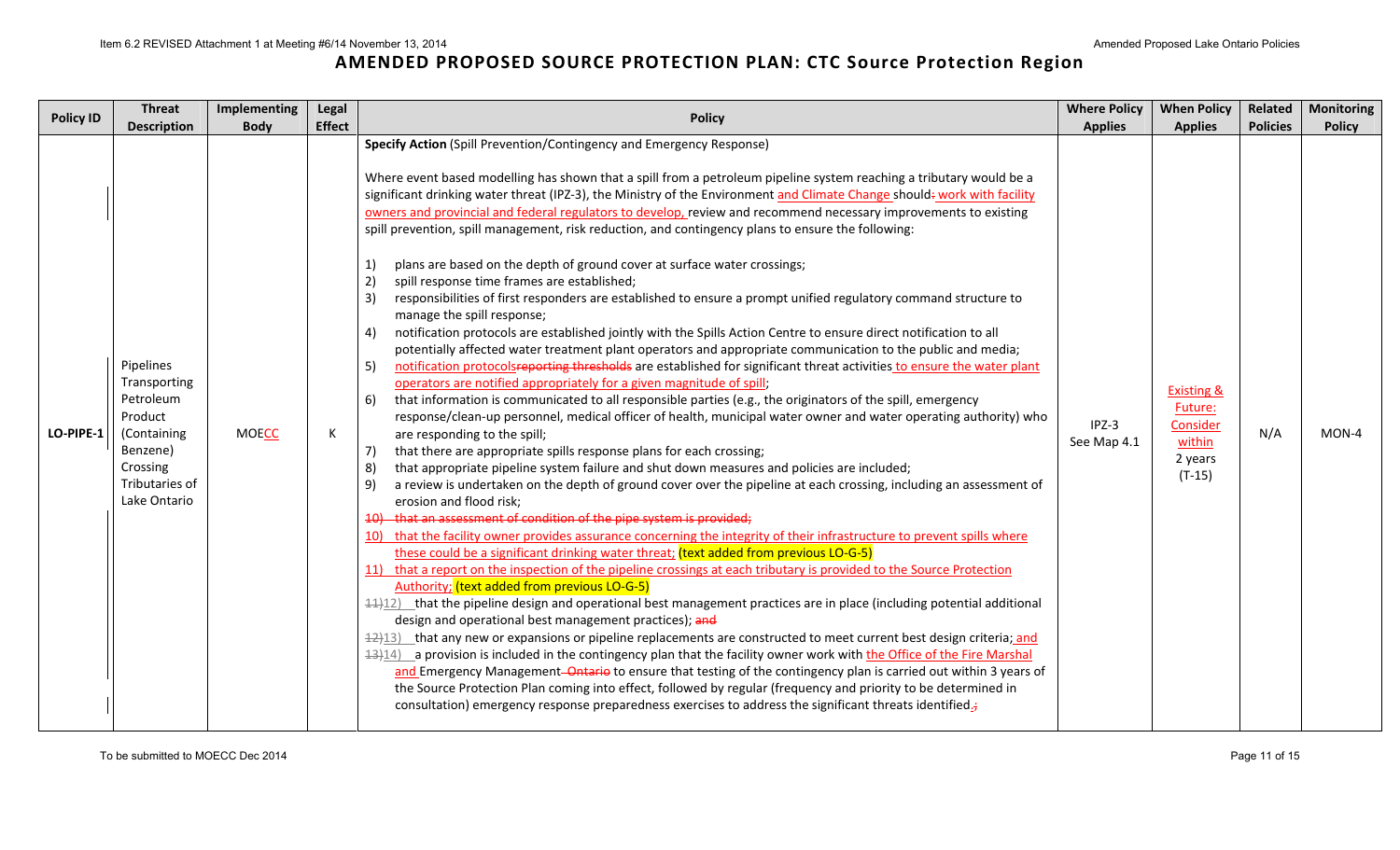| <b>Policy ID</b>            | <b>Threat</b><br><b>Description</b>                                                                                                                        | Implementing<br><b>Body</b> | Legal<br><b>Effect</b> | <b>Policy</b>                                                                                                                                                                                                                                                                                                                                                                                                                                                                                                                                                                                                                                                                                                                                                                                                                                                                                                                                                                                                                                                         | <b>Where Policy</b><br><b>Applies</b> | <b>When Policy</b><br><b>Applies</b> | Related<br><b>Policies</b> | <b>Monitoring</b><br><b>Policy</b> |
|-----------------------------|------------------------------------------------------------------------------------------------------------------------------------------------------------|-----------------------------|------------------------|-----------------------------------------------------------------------------------------------------------------------------------------------------------------------------------------------------------------------------------------------------------------------------------------------------------------------------------------------------------------------------------------------------------------------------------------------------------------------------------------------------------------------------------------------------------------------------------------------------------------------------------------------------------------------------------------------------------------------------------------------------------------------------------------------------------------------------------------------------------------------------------------------------------------------------------------------------------------------------------------------------------------------------------------------------------------------|---------------------------------------|--------------------------------------|----------------------------|------------------------------------|
| <b>LO-PIPE-1</b><br>(Con't) | Pipelines<br><b>Transporting</b><br>Petroleum<br>Product<br><b>(Containing</b><br>Benzene)<br><b>Crossing</b><br><del>Tributaries of</del><br>Lake Ontario | <b>MOE</b>                  | $\mathbf \tau$         | - in collaboration with Environment Canada:<br>use the 3-D Hydrodynamic Circulation and Water Quality Simulation Model, or other models as appropriate, to run<br>proactive simulation of potential spills in order to be able to predict the extent and duration of contamination and to<br>help determine the parties to be notified in the event of a spill;<br>install permanent instrumentation (e.g., continuous recording current meters, with wireless telephone link to<br>Ministry of the Environment Monitoring and Reporting Branch) to provide real-time monitoring of current speed,<br>direction and water chemistry for use with the 3-D Hydrodynamic Circulation Model for future forecasting of spills<br>impact assessments and assessing spill prevention strategies;<br>ensure that the real-time data are available to municipalities and conservation authorities; and<br>-undertake Lake Ontario nearshore monitoring yearly; and make the data available to municipalities and conservation<br>authorities. (included as part of new LO-G-2) | $HPZ-3$<br>See Map 4.1                | $2$ years<br>$(+ -15)$               | N/A                        | <b>MON-4</b>                       |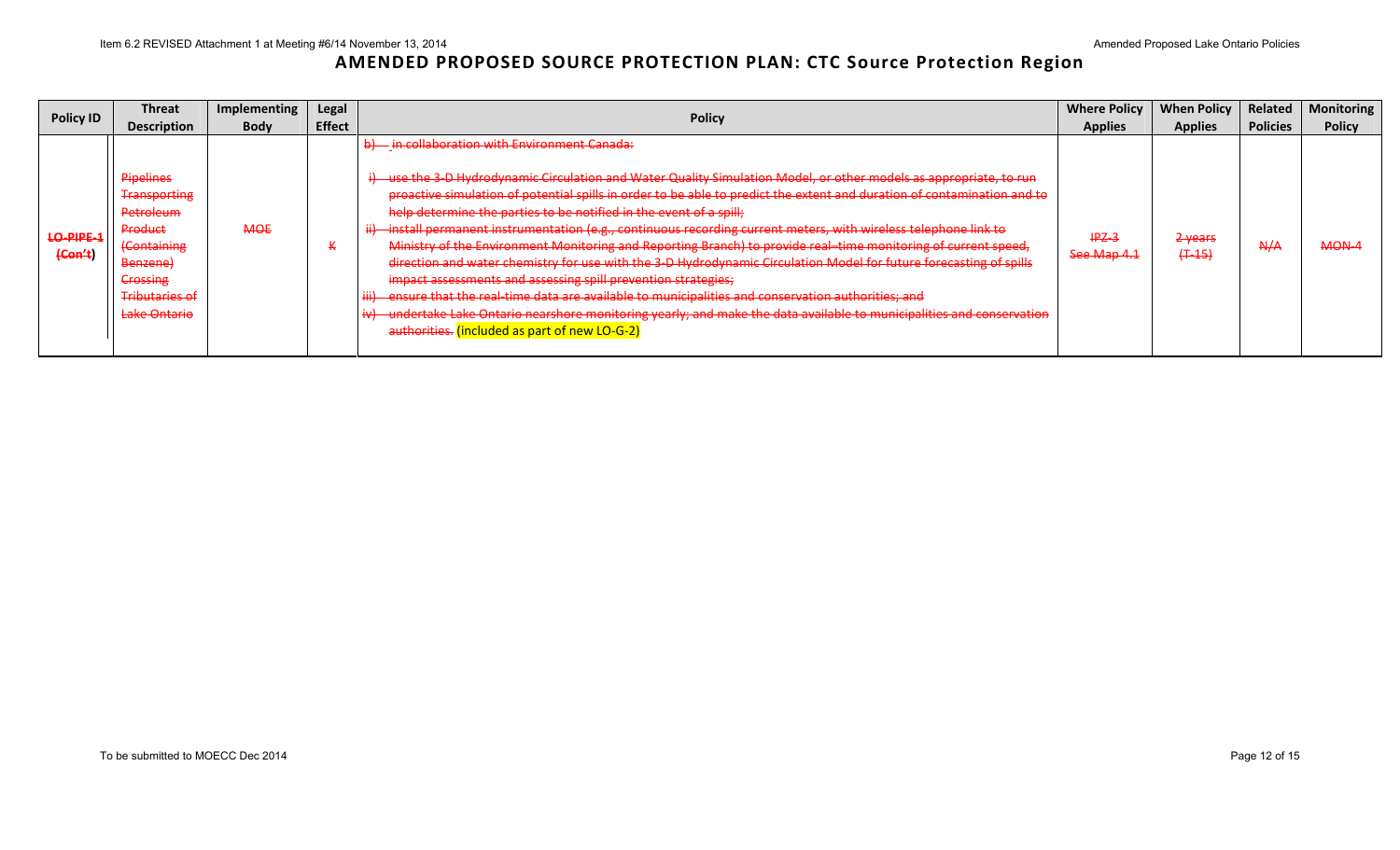| <b>Policy ID</b> | <b>Threat</b>                                                                                      | Implementing                | Legal              | <b>Policy</b>                                                                                                                                                                                                                                                                                                                                                                                                                                                                                                                                                                                                                                                                                                                                                                                                                                                                                                                                                                                                                                                                                                                                                                                                                                                                                                                                                                                                                                                                                                                                                                                                                                                                                                                                                                                                                                                                                                                                                                                                                                                                                                                                                                                                                                                                                                                                                                                                                                                                                                                                                            | <b>Where Policy</b>                      | <b>When Policy</b>                                                                              | Related                | <b>Monitoring</b>      |
|------------------|----------------------------------------------------------------------------------------------------|-----------------------------|--------------------|--------------------------------------------------------------------------------------------------------------------------------------------------------------------------------------------------------------------------------------------------------------------------------------------------------------------------------------------------------------------------------------------------------------------------------------------------------------------------------------------------------------------------------------------------------------------------------------------------------------------------------------------------------------------------------------------------------------------------------------------------------------------------------------------------------------------------------------------------------------------------------------------------------------------------------------------------------------------------------------------------------------------------------------------------------------------------------------------------------------------------------------------------------------------------------------------------------------------------------------------------------------------------------------------------------------------------------------------------------------------------------------------------------------------------------------------------------------------------------------------------------------------------------------------------------------------------------------------------------------------------------------------------------------------------------------------------------------------------------------------------------------------------------------------------------------------------------------------------------------------------------------------------------------------------------------------------------------------------------------------------------------------------------------------------------------------------------------------------------------------------------------------------------------------------------------------------------------------------------------------------------------------------------------------------------------------------------------------------------------------------------------------------------------------------------------------------------------------------------------------------------------------------------------------------------------------------|------------------------------------------|-------------------------------------------------------------------------------------------------|------------------------|------------------------|
| LO-FUEL-1        | <b>Description</b><br>Handling<br>and Storage<br>of Fuel<br>(Spill from<br>Petroleum<br>Tank Farm) | <b>Body</b><br><b>MOECC</b> | <b>Effect</b><br>К | <b>Specify Action (Spill Prevention/Contingency Plan)</b><br>Where event based modelling of a spill from a petroleum tank farm has shown that it would be a significant drinking<br>water threat (IPZ-3), the Ministry of the Environment and Climate Change shall require should support the development<br>of a risk reduction plan for the tank farm. The Ministry of the Environment and Climate Change should work with-in<br>consultation with the applicable regulating authorities (e.g., Ministry of Government and Consumer Services and<br>Technical Standards and Safety Authority)-should to ensure consideration is given to the following actions related to spill<br>prevention contingency measures:<br>a) investigate and evaluate existing Spills Prevention Plans/ Spill Contingency Plans;<br>b) recommend additional measures to reduce the likelihood that a spill from a storage facility would impair drinking<br>water source quality;<br>c) incorporate all applicable provisions of Ontario Regulations 213/01 and 217/01 and their codes as well as other<br>measures to ensure the protection of drinking water sources into a Risk Management Plan for the facility, which may<br>include but not be limited to:<br>best management practices<br>ii.<br>site characterization as necessary<br>iii.<br>proof of ability to pay for clean-up of potential contamination<br>iv.<br>the appropriate frequency of inspections<br>d) review existing Environmental Compliance Approvals for discharges to surface water at the identified sites to<br>determine if there are adequate safeguards to protect drinking water sources;<br>e) determine if additional works or procedures are required to reduce the likelihood of contaminants discharging to Lake<br>Ontario in the event of a spill or equipment failure/malfunction;<br>ensure provisions for spill notification protocols are established jointly with Spills Action Centre to ensure direct<br>notification to all potentially affected water treatment plant operators and appropriate communication to the public<br>and media;<br>g) establish notification protocolsreporting thresholds for significant threat activities to ensure that water plant<br>operators are notified appropriately for a given magnitude of spill;<br>h) ensure that information is communicated to all (e.g., the originators of the spill, emergency response/clean-up<br>personnel, medical officer of health, municipal water owner and water operating authority) responsible parties who | <b>Applies</b><br>$IPZ-3$<br>See Map 4.1 | <b>Applies</b><br><b>Existing &amp;</b><br>Future:<br>Consider<br>within<br>2 years<br>$(T-15)$ | <b>Policies</b><br>N/A | <b>Policy</b><br>MON-4 |
|                  | To be submitted to MOECC Dec 2014                                                                  |                             |                    |                                                                                                                                                                                                                                                                                                                                                                                                                                                                                                                                                                                                                                                                                                                                                                                                                                                                                                                                                                                                                                                                                                                                                                                                                                                                                                                                                                                                                                                                                                                                                                                                                                                                                                                                                                                                                                                                                                                                                                                                                                                                                                                                                                                                                                                                                                                                                                                                                                                                                                                                                                          |                                          |                                                                                                 | Page 13 of 15          |                        |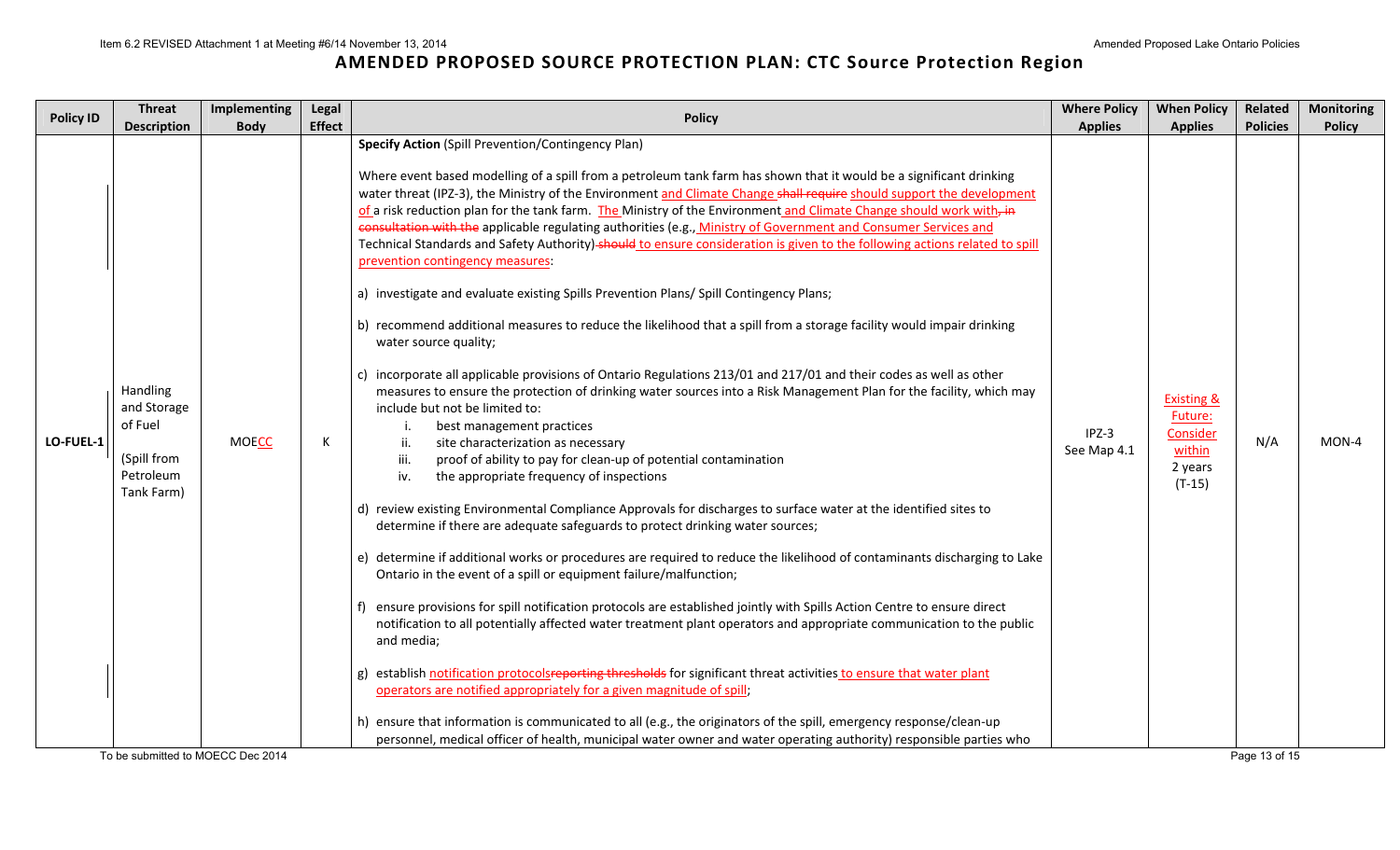| <b>Policy ID</b> | <b>Threat</b><br><b>Description</b> | <b>Implementing</b><br><b>Body</b> | Legal<br><b>Effect</b> | <b>Policy</b>                                                                                                                                                                                                                                                                                                                                                                                                                                                                                                                                                                                                                                                                                                                                                                                                                                                                                                                                                                                                                                                                                                                                                                                                                                                                                                                                                                                                                                   | <b>Where Policy</b><br><b>Applies</b> | <b>When Policy</b><br><b>Applies</b> | <b>Related</b><br><b>Policies</b> | <b>Monitoring</b><br><b>Policy</b> |
|------------------|-------------------------------------|------------------------------------|------------------------|-------------------------------------------------------------------------------------------------------------------------------------------------------------------------------------------------------------------------------------------------------------------------------------------------------------------------------------------------------------------------------------------------------------------------------------------------------------------------------------------------------------------------------------------------------------------------------------------------------------------------------------------------------------------------------------------------------------------------------------------------------------------------------------------------------------------------------------------------------------------------------------------------------------------------------------------------------------------------------------------------------------------------------------------------------------------------------------------------------------------------------------------------------------------------------------------------------------------------------------------------------------------------------------------------------------------------------------------------------------------------------------------------------------------------------------------------|---------------------------------------|--------------------------------------|-----------------------------------|------------------------------------|
|                  |                                     |                                    |                        | are responding to the spill; and<br>include a provision that the facility owner work with the Office of the Fire Marshal and Emergency Management<br>Ontario to ensure that testing of the Contingency Plan is carried out within 3 years of the Source Water Protection<br>Plan coming into effect, followed by regular (frequency and priority to be determined in consultation) emergency<br>response preparedness exercises to address the significant threats identified.<br>i) use the 3D Hydrodynamic Circulation and Water Quality Simulation Model, or other models as appropriate, to run<br>proactive simulation of potential spills in order to be able to predict the extent and duration of contamination and to<br>help determine the parties to be notified in the event of a spill; (included as part of new LO-G-2)<br>k) install permanent instrumentation (e.g., continuous recording current meters, with wireless telephone link to Ministry<br>of the Environment Monitoring and Reporting Branch) to provide real-time monitoring of current speed, direction<br>and water chemistry for use with the 3-D Hydrodynamic Circulation Model for future forecasting of spills impact<br>assessments and assessing spill prevention strategies; and (included as part of new LO-G-2)<br>4) ensure that the real-time data is available to municipalities and conservation authorities. (included as part of new LO-<br>$G-2$ |                                       |                                      |                                   |                                    |